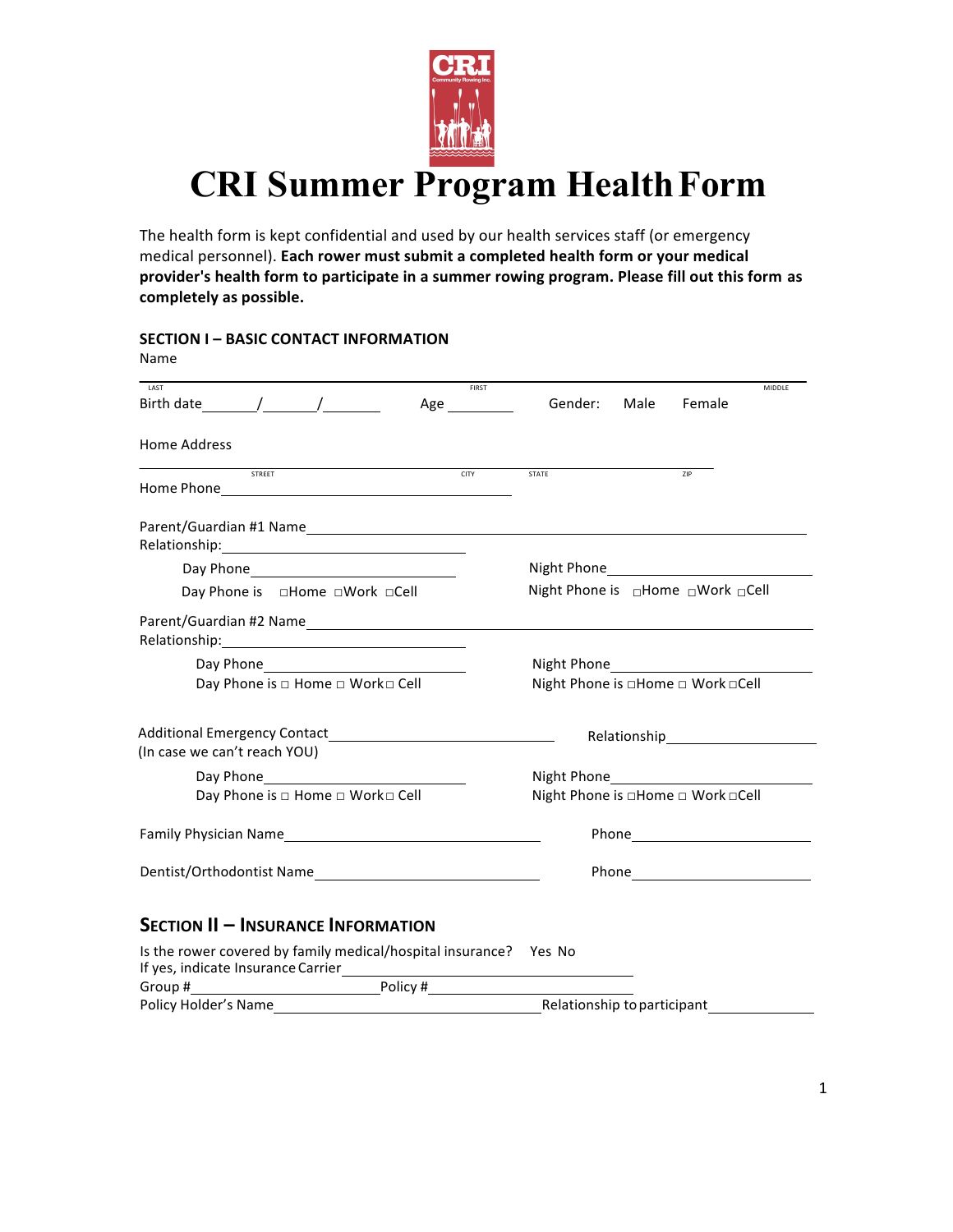### **SECTION III – MEDICATIONS**

Will rower be taking medications while at CRI? Yes No (Medications include prescription, over-the-counter, *vitamins, inhalers, etc.)*

*If* athlete will be taking medications while at CRI, we must secure your consent for medication distribution and for the use of medical devices. The medication can be self-administered (if over 18) or administered by *Health Services Staff. Please list all (prescription and non-prescription). Include the medication name,* prescribing physician, physicians' phone number, and the dosage instructions. Use an additional sheet if *needed.* When you check-in at CRI, please provide all medications (in their original packaging that *identifies the prescribing physician (if prescription drug), the name of the medication, the dosage, and frequency of administration.*

I want the medication or medical devices self-administered. (Age 18 and above only.) I want the medication or medical device administered by the Health Services Staff. However, a limited amount of medication for life threatening conditions should be carried by my son/daughter/ward. (i.e. bee sting kits, inhalers)

| Medication            | Dosage | Take at what times |  |
|-----------------------|--------|--------------------|--|
| Reason for Taking     |        |                    |  |
| Prescribing Physician |        | Phone              |  |
| Medication            | Dosage | Take at what times |  |
| Reason for Taking     |        |                    |  |
| Prescribing Physician |        | Phone              |  |
| Medication            | Dosage | Take at what times |  |
| Reason for Taking     |        |                    |  |
| Prescribing Physician |        | Phone              |  |

#### **SECTION IV – ALLERGIES**

Does rower have any allergies? Yes No If yes, please indicate what rower is allergic to:

1. Hay Fever 2. Poison Ivy/Oak 3. Insect Stings 4. Food 5. Penicillin 6. Other Drugs 7. Other List allergy. Describe reaction and treatment

### **SECTION V – IMMUNIZATIONS**

Please record the month and year of immunizations. If you do not know the dates or whether rower has *had certain immunizations, simply leave blank.*

| DPT (Diphtheria, Pertussis, Tetanus). |  |
|---------------------------------------|--|
|                                       |  |
|                                       |  |
| MMR (Measles, Mumps, Rubella).        |  |

| HIB (Haemophilus Influenza B). |
|--------------------------------|
| Tuberculin Test                |
| Varicella (Chicken Pox).       |
|                                |
|                                |